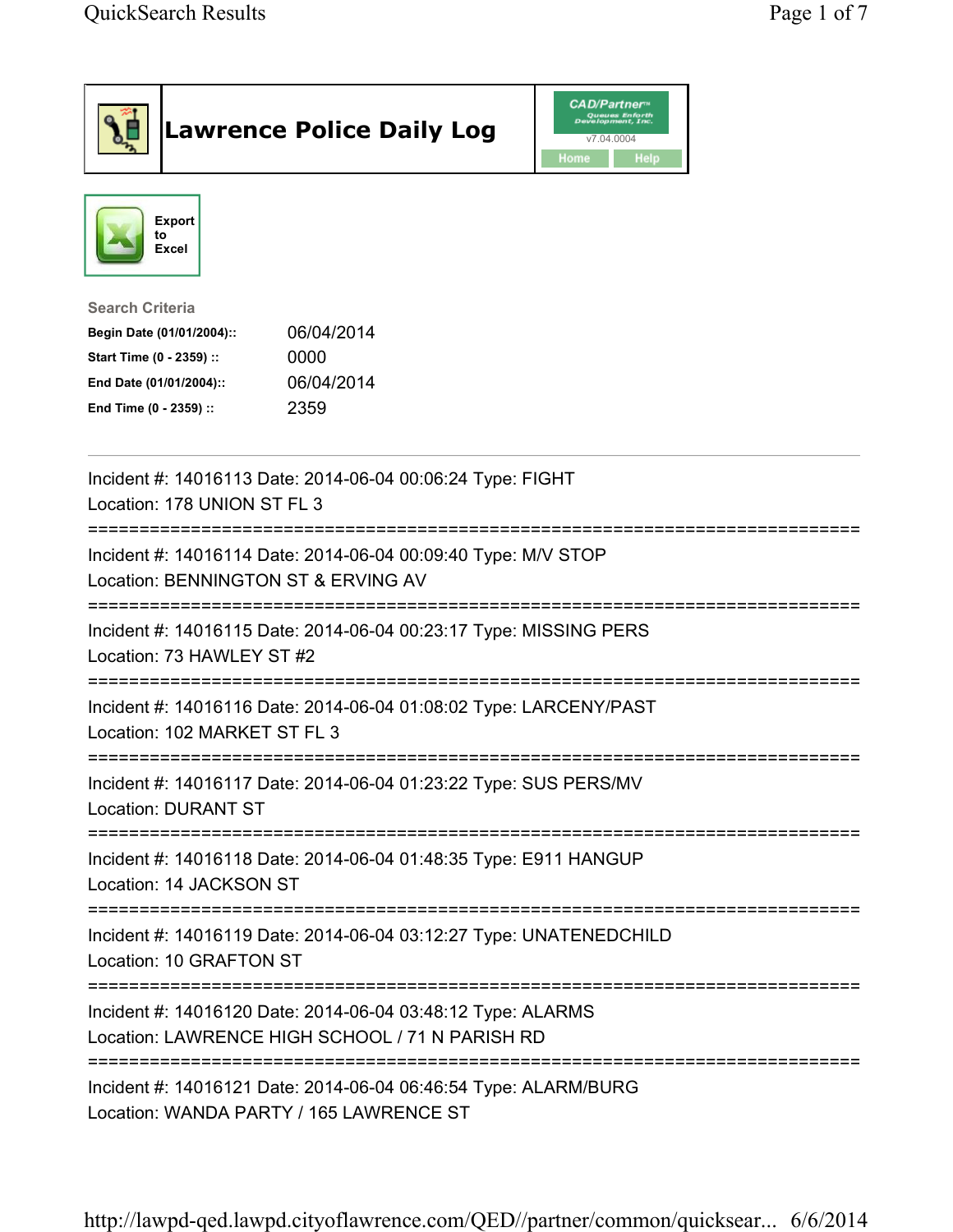| Incident #: 14016122 Date: 2014-06-04 07:05:10 Type: TRANSPORT<br>Location: 90 LOWELL ST                                             |
|--------------------------------------------------------------------------------------------------------------------------------------|
| Incident #: 14016123 Date: 2014-06-04 08:07:33 Type: WOMAN DOWN<br>Location: 334 HAVERHILL ST                                        |
| Incident #: 14016124 Date: 2014-06-04 08:21:08 Type: SUS PERS/MV<br>Location: 606 LOWELL ST                                          |
| Incident #: 14016125 Date: 2014-06-04 08:26:10 Type: ALARMS<br>Location: 20 LENOX ST                                                 |
| Incident #: 14016126 Date: 2014-06-04 08:36:14 Type: MAL DAMAGE<br>Location: 115 ALDER ST                                            |
| Incident #: 14016127 Date: 2014-06-04 08:37:52 Type: TOW OF M/V<br>Location: 6 INMAN ST                                              |
| Incident #: 14016128 Date: 2014-06-04 08:53:24 Type: DRUG VIO<br>Location: 165 CRAWFORD ST<br>====================================== |
| Incident #: 14016129 Date: 2014-06-04 09:28:26 Type: TOW OF M/V<br>Location: 132 WALNUT ST                                           |
| Incident #: 14016130 Date: 2014-06-04 09:30:43 Type: STOL/MV/PAS<br>Location: 4 HIGHLAWN AV                                          |
| Incident #: 14016131 Date: 2014-06-04 09:51:13 Type: INVEST CONT<br>Location: 632 ANDOVER ST                                         |
| Incident #: 14016132 Date: 2014-06-04 10:01:19 Type: MAL DAMAGE<br>Location: 297 S BROADWAY                                          |
| Incident #: 14016133 Date: 2014-06-04 10:24:10 Type: CK WELL BEING<br>Location: CANAL ST & UNION ST                                  |
| Incident #: 14016134 Date: 2014-06-04 10:27:24 Type: HARASSMENT<br>Location: 248 BROADWAY                                            |
| Incident #: 14016135 Date: 2014-06-04 10:34:03 Type: A&B PAST<br>Lootion: 004 DADIZ OT                                               |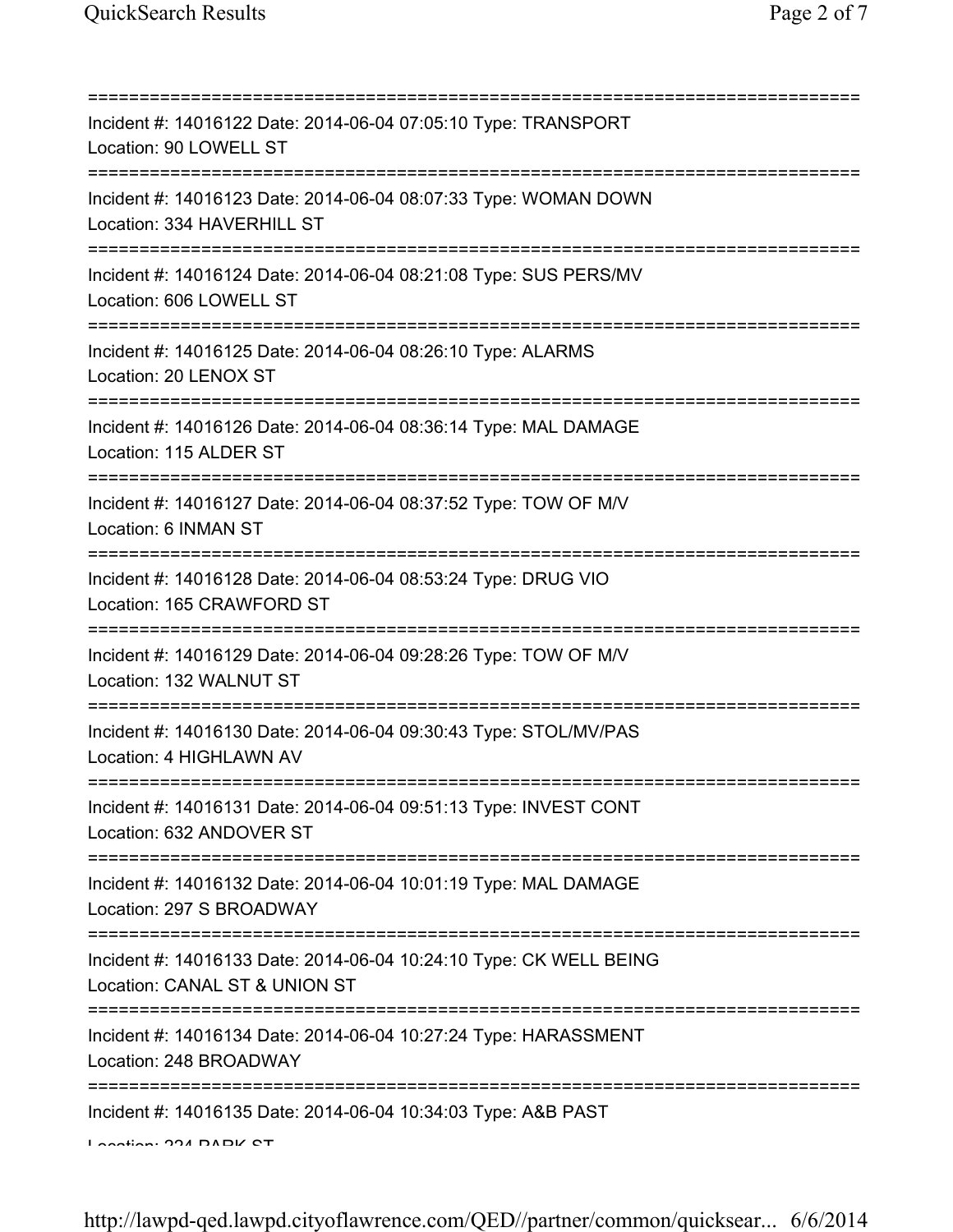| :============                                                                                                                          |
|----------------------------------------------------------------------------------------------------------------------------------------|
| Incident #: 14016136 Date: 2014-06-04 11:00:28 Type: MAL DAMAGE<br>Location: 381 HAVERHILL ST                                          |
| Incident #: 14016137 Date: 2014-06-04 11:02:27 Type: ALARM/BURG<br>Location: VOLMAR RESD / 16 BLAKELIN ST                              |
| Incident #: 14016139 Date: 2014-06-04 11:05:41 Type: LOST PROPERTY<br>Location: COMMON ST<br>================================          |
| Incident #: 14016138 Date: 2014-06-04 11:06:54 Type: AUTO ACC/PI<br>Location: EXCHANGE ST & MYRTLE ST                                  |
| Incident #: 14016140 Date: 2014-06-04 11:19:01 Type: UNWANTEDGUEST<br>Location: 490 HAMPSHIRE ST #309                                  |
| Incident #: 14016141 Date: 2014-06-04 11:22:03 Type: ALARM/BURG<br>Location: GLENN GARY CONTRACTING / 26 ISLAND ST<br>================ |
| Incident #: 14016142 Date: 2014-06-04 11:43:26 Type: DRUG VIO<br><b>Location: MT VERNON ST</b>                                         |
| Incident #: 14016143 Date: 2014-06-04 11:49:47 Type: INVEST CONT<br>Location: 237 JACKSON ST #APT 3                                    |
| Incident #: 14016144 Date: 2014-06-04 11:51:20 Type: ALARM/BURG<br>Location: GLENN GARY CONTRACTING / 26 ISLAND ST                     |
| Incident #: 14016145 Date: 2014-06-04 12:00:20 Type: CK WELL BEING<br>Location: 101 HOWARD ST FL 2ND FL                                |
| Incident #: 14016146 Date: 2014-06-04 12:02:45 Type: DISABLED MV<br>Location: COMMON ST & JACKSON ST                                   |
| Incident #: 14016147 Date: 2014-06-04 12:09:42 Type: WARRANT SERVE<br>Location: 90 LOWELL ST                                           |
| ==================================<br>Incident #: 14016148 Date: 2014-06-04 12:11:55 Type: ALARM/BURG<br>Location: 26 LEROY AV         |
| Incident #: 14016149 Date: 2014-06-04 12:40:20 Type: GENERAL SERV                                                                      |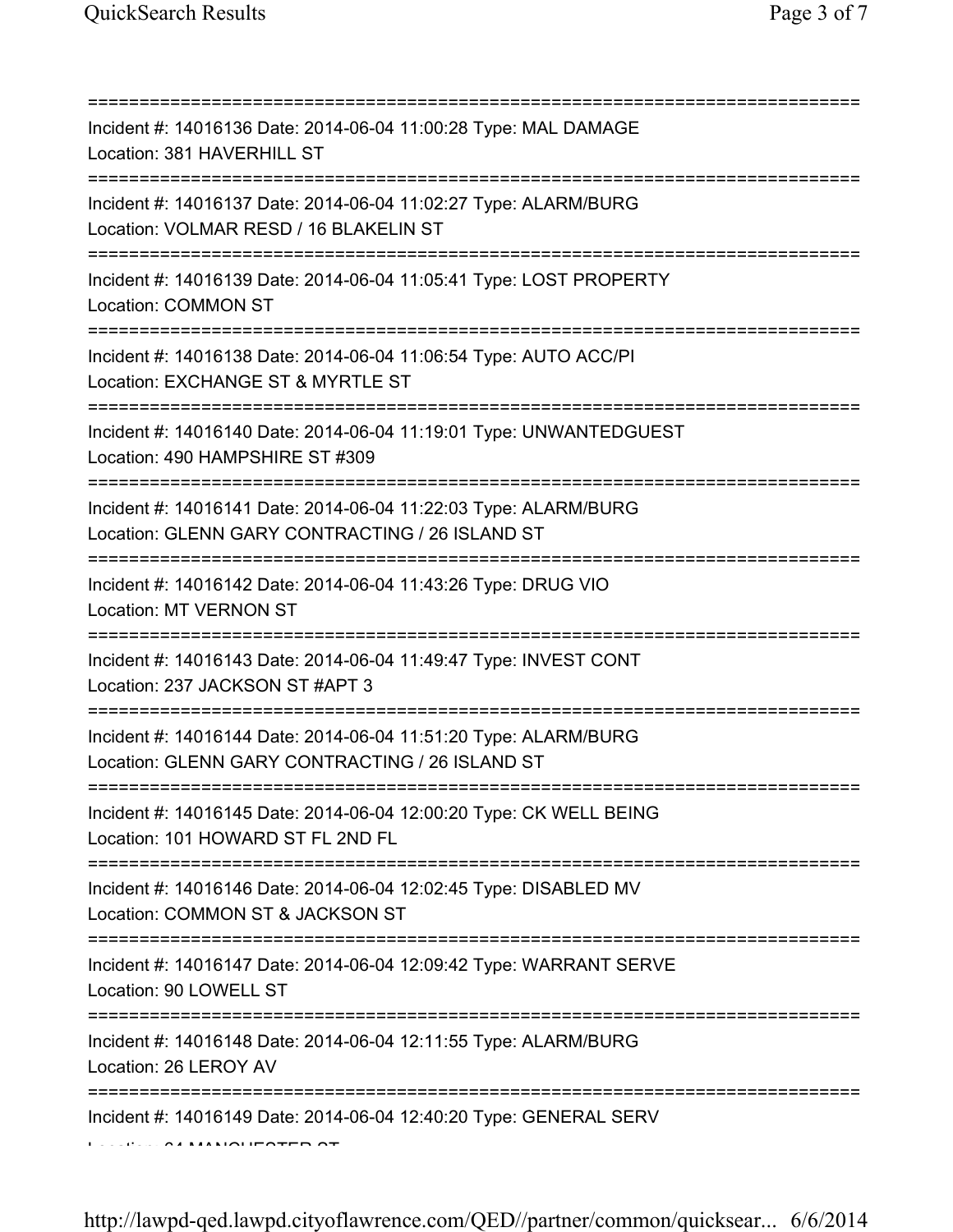=========================================================================== Incident #: 14016150 Date: 2014-06-04 12:45:01 Type: DOMESTIC/PAST Location: 143 ANDOVER ST #2 =========================================================================== Incident #: 14016151 Date: 2014-06-04 13:53:58 Type: ALARM/BURG Location: 14 AMESBURY ST =========================================================================== Incident #: 14016152 Date: 2014-06-04 13:57:17 Type: A&B PAST Location: LAWRENCE DISTRICT COURT =========================================================================== Incident #: 14016153 Date: 2014-06-04 14:06:20 Type: B&E/PAST Location: 84 PERRY AV =========================================================================== Incident #: 14016154 Date: 2014-06-04 14:09:33 Type: SUS PERS/MV Location: 83 BIGELOW ST =========================================================================== Incident #: 14016155 Date: 2014-06-04 14:14:44 Type: KEEP PEACE Location: 332 LAWRENCE ST FL 3 =========================================================================== Incident #: 14016156 Date: 2014-06-04 14:16:33 Type: DRUG VIO Location: CAMELLA TEOLI WY =========================================================================== Incident #: 14016157 Date: 2014-06-04 14:20:39 Type: AUTO ACC/NO PI Location: MERRIMACK ST & S UNION ST =========================================================================== Incident #: 14016158 Date: 2014-06-04 14:20:53 Type: VIO CITY ORD Location: PROSPECT ST & VINE ST =========================================================================== Incident #: 14016159 Date: 2014-06-04 14:36:20 Type: AUTO ACC/NO PI Location: S BROADWAY & WEARE ST =========================================================================== Incident #: 14016160 Date: 2014-06-04 14:38:00 Type: HARASSMENT Location: 248 BROADWAY =========================================================================== Incident #: 14016161 Date: 2014-06-04 14:47:10 Type: DISORDERLY Location: 20 WOODLAND ST =========================================================================== Incident #: 14016162 Date: 2014-06-04 14:59:22 Type: MISSING PERS Location: 38 MARBLE AV =========================================================================== Incident #: 14016163 Date: 2014-06-04 15:10:51 Type: AUTO ACC/NO PI Location: HAVERHILL ST & JACKSON ST

http://lawpd-qed.lawpd.cityoflawrence.com/QED//partner/common/quicksear... 6/6/2014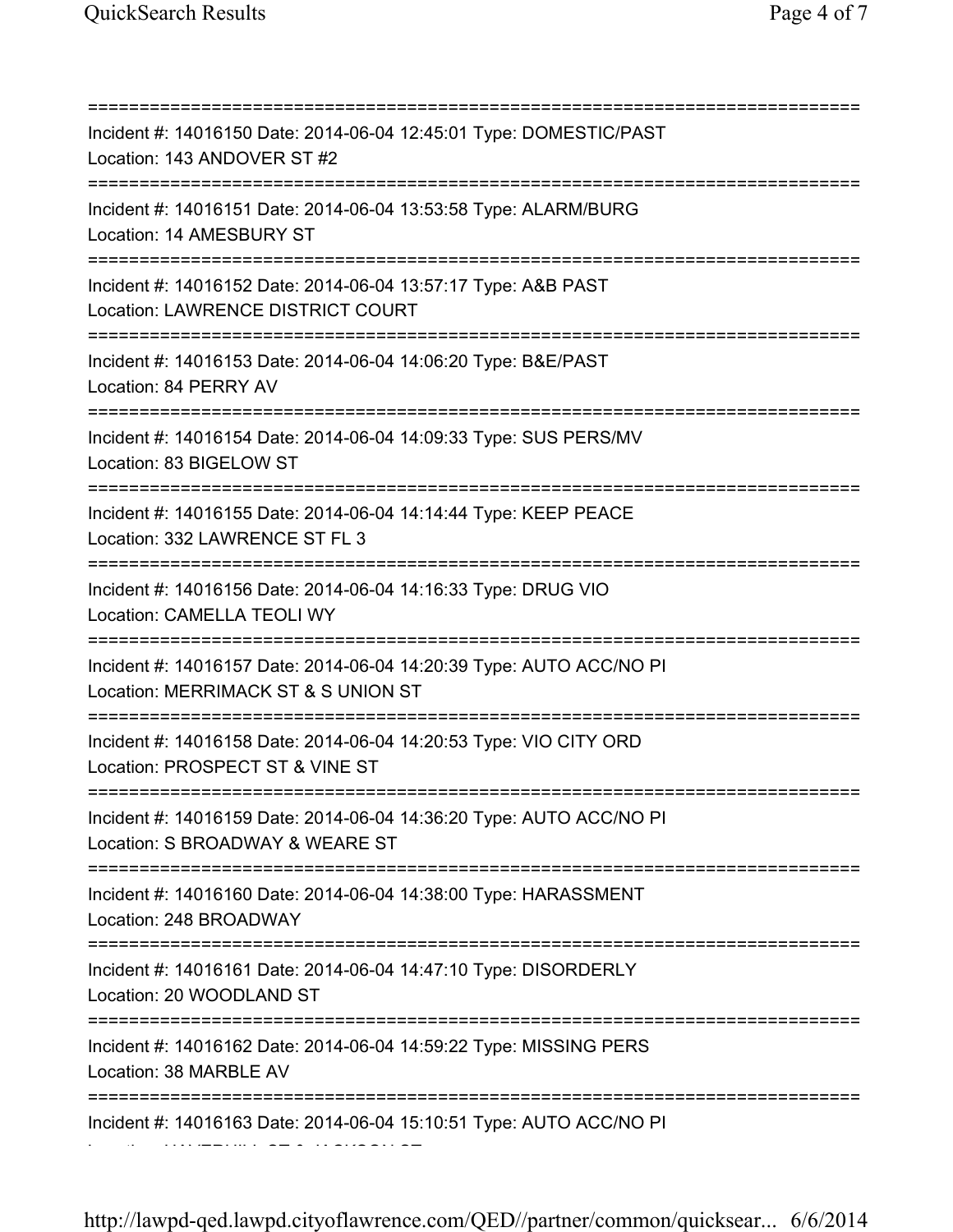=========================================================================== Incident #: 14016164 Date: 2014-06-04 15:30:29 Type: GENERAL SERV Location: LAWRENCE GENERAL HOSPITAL / 1 GENERAL ST =========================================================================== Incident #: 14016165 Date: 2014-06-04 15:42:55 Type: AUTO ACC/NO PI Location: PENTUCKETT MEDICAL / 500 MERRIMACK ST =========================================================================== Incident #: 14016166 Date: 2014-06-04 16:02:38 Type: B&E/PAST Location: 29 BERKELEY ST =========================================================================== Incident #: 14016167 Date: 2014-06-04 16:13:41 Type: MAN DOWN Location: 257 BROADWAY FL 2 =========================================================================== Incident #: 14016168 Date: 2014-06-04 16:18:24 Type: TOW OF M/V Location: 2 MAY ST =========================================================================== Incident #: 14016169 Date: 2014-06-04 16:18:27 Type: LARCENY/PAST Location: 700 ESSEX ST =========================================================================== Incident #: 14016170 Date: 2014-06-04 16:22:02 Type: SUICIDE ATTEMPT Location: 86 S BROADWAY #20 =========================================================================== Incident #: 14016171 Date: 2014-06-04 16:27:16 Type: AUTO ACC/PED Location: AMESBURY ST & CANAL ST =========================================================================== Incident #: 14016172 Date: 2014-06-04 16:32:32 Type: B&E/PAST Location: 479 RIVERSIDE DR =========================================================================== Incident #: 14016173 Date: 2014-06-04 16:43:14 Type: LARCENY/PAST Location: 12 TENNEY ST =========================================================================== Incident #: 14016174 Date: 2014-06-04 17:00:28 Type: HIT & RUN M/V Location: 40 UNION ST =========================================================================== Incident #: 14016175 Date: 2014-06-04 17:02:54 Type: LARCENY/PAST Location: 31 MORTON ST =========================================================================== Incident #: 14016176 Date: 2014-06-04 17:08:17 Type: RECOV/STOL/MV Location: 152 NEWBURY ST =========================================================================== Incident #: 14016177 Date: 2014-06-04 17:41:22 Type: M/V STOP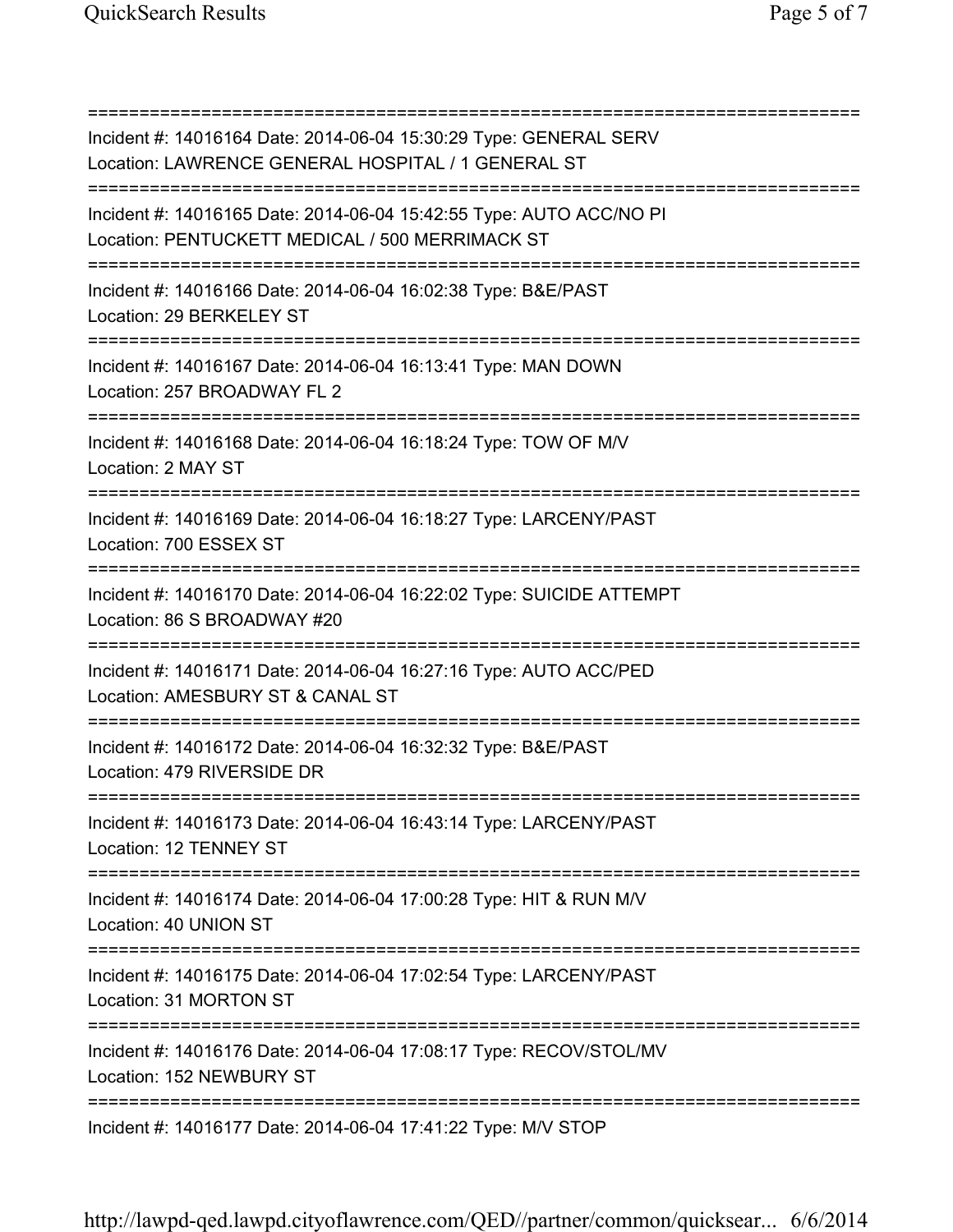=========================================================================== Incident #: 14016178 Date: 2014-06-04 17:41:32 Type: E911 HANGUP Location: 8 DORCHESTER ST =========================================================================== Incident #: 14016179 Date: 2014-06-04 17:43:55 Type: NOTIFICATION Location: 13B EUTAW ST =========================================================================== Incident #: 14016180 Date: 2014-06-04 17:53:16 Type: INVESTIGATION Location: 581 HAVERHILL ST =========================================================================== Incident #: 14016181 Date: 2014-06-04 17:54:02 Type: WARRANT SERVE Location: 11 PHILLIPS ST =========================================================================== Incident #: 14016182 Date: 2014-06-04 18:02:05 Type: SEARCHWARRANT Location: COADY'S TOWING SERVICE / 139 MARSTON ST =========================================================================== Incident #: 14016183 Date: 2014-06-04 18:35:17 Type: HIT & RUN M/V Location: 128 WILLOW ST =========================================================================== Incident #: 14016184 Date: 2014-06-04 18:41:36 Type: DISTURBANCE Location: PAISANO'S / 265 MERRIMACK ST =========================================================================== Incident #: 14016185 Date: 2014-06-04 18:57:20 Type: NOTIFICATION Location: 288 ANDOVER ST =========================================================================== Incident #: 14016186 Date: 2014-06-04 19:43:20 Type: DOMESTIC/PROG Location: FARRAH FUNERAL HOME / 170 LAWRENCE ST FL 2 =========================================================================== Incident #: 14016187 Date: 2014-06-04 19:44:59 Type: DOMESTIC/PROG Location: 201 OSGOOD ST =========================================================================== Incident #: 14016188 Date: 2014-06-04 20:00:15 Type: DISTURBANCE Location: 37-39 BROOKFIELD ST =========================================================================== Incident #: 14016189 Date: 2014-06-04 20:03:59 Type: DISTURBANCE Location: 39 BROOKFIELD ST =========================================================================== Incident #: 14016190 Date: 2014-06-04 20:08:40 Type: SUS PERS/MV Location: 425 HIGH ST #REAR =========================================================================== Incident #: 14016191 Date: 2014-06-04 20:25:16 Type: DISTURBANCE

http://lawpd-qed.lawpd.cityoflawrence.com/QED//partner/common/quicksear... 6/6/2014